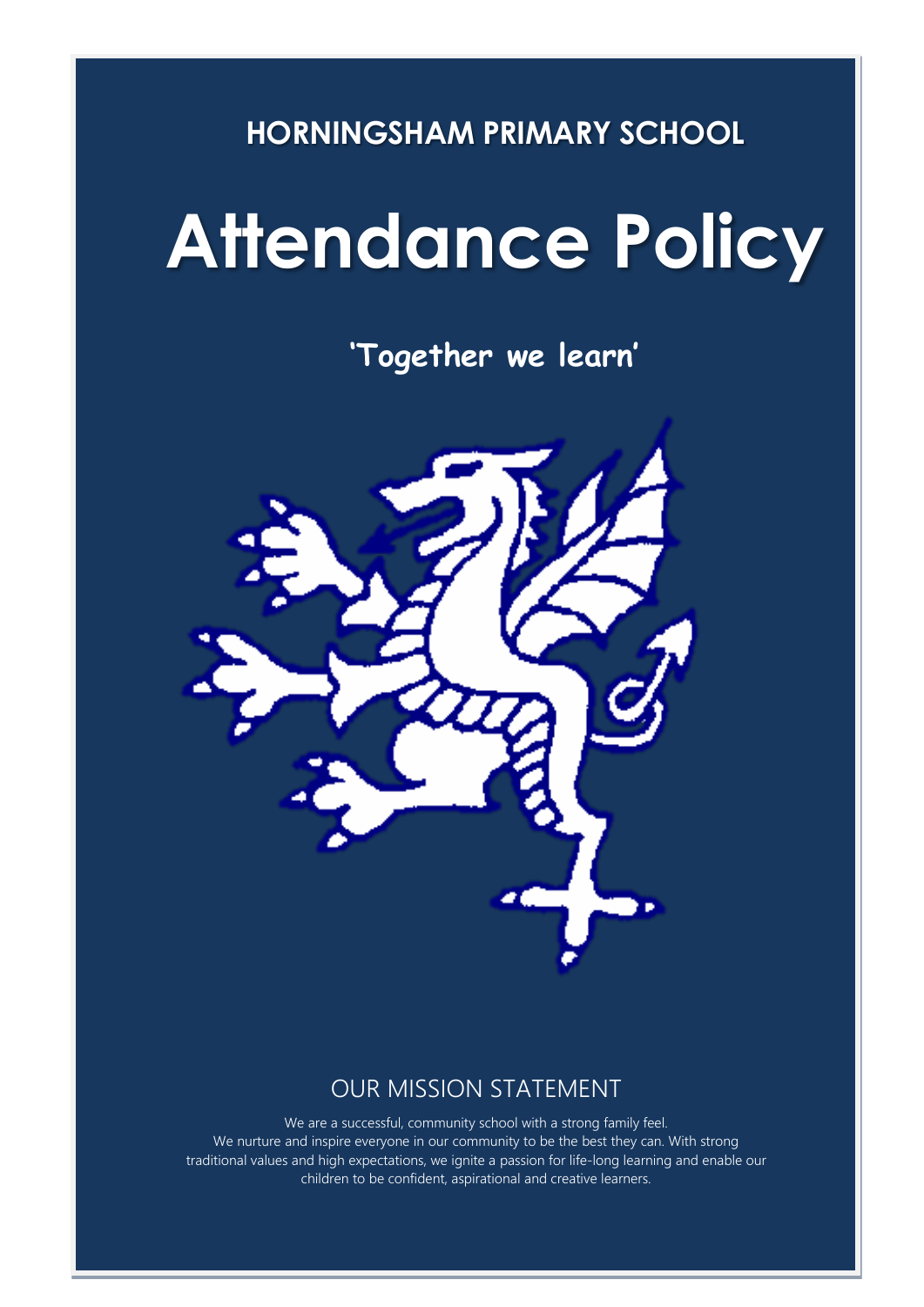#### Policy Statement

We expect all children on roll to attend every day, when the school is in session, as long as they are fit and healthy enough to do so. We do all we can to encourage the children to attend, and to put in place appropriate procedures. We recognise that there is a shared responsibility and aim to promote a partnership approach; supporting and encouraging parents to work with the school in ensuring good attendance.

Regular attendance is very important and has a direct impact on a child's development and raising achievement and attainment. We believe that the most important factor in promoting good attendance is development of positive attitudes towards school. To this end we strive to make our school a happy and rewarding experience for all children. We will reward those children whose attendance is very good. We will also make the best provision we can for those children who, for whatever reason, are prevented from coming to school.

#### Aims:

- Attendance percentage of pupils at our school is at least good.
- To provide support, advice and guidance to parents and pupils.
- To continue to develop positive and consistent communication between home and school.
- To maintain a systematic approach to gathering and analysing attendance data.
- To maintain an effective partnership with the Education Welfare Officer and other agencies.
- To recognise the individual needs of each pupil and family with regard to attendance.
- To ensure that our children make the best use of their educational opportunities by attending regularly, punctually and in a state of readiness for learning.
- To encourage, recognise and reward good attendance.
- To ensure the legal requirement in respect of attendance are clearly communicated.

#### The legal framework

Parents must ensure that their children are educated. For most parents this means registering their child at a school and ensuring their regular attendance. Failure to do so can result in the issue of a Penalty Notice or being prosecuted.

By law schools are required to:

- Take an attendance register twice a day; at the start of the morning session and once during the afternoon.
- Report to the la pupils who fail to attend regularly or who are absent for 10 consecutive school days or more without known reason.

By law, the attendance register must show for every session, whether a pupils is present, attending approved educational activity or unable to attend due to exceptional circumstances. Authorised absence is where the school has given approval in advance for a pupil of compulsory school age to be away, or has accepted an explanation offered afterwards as a satisfactory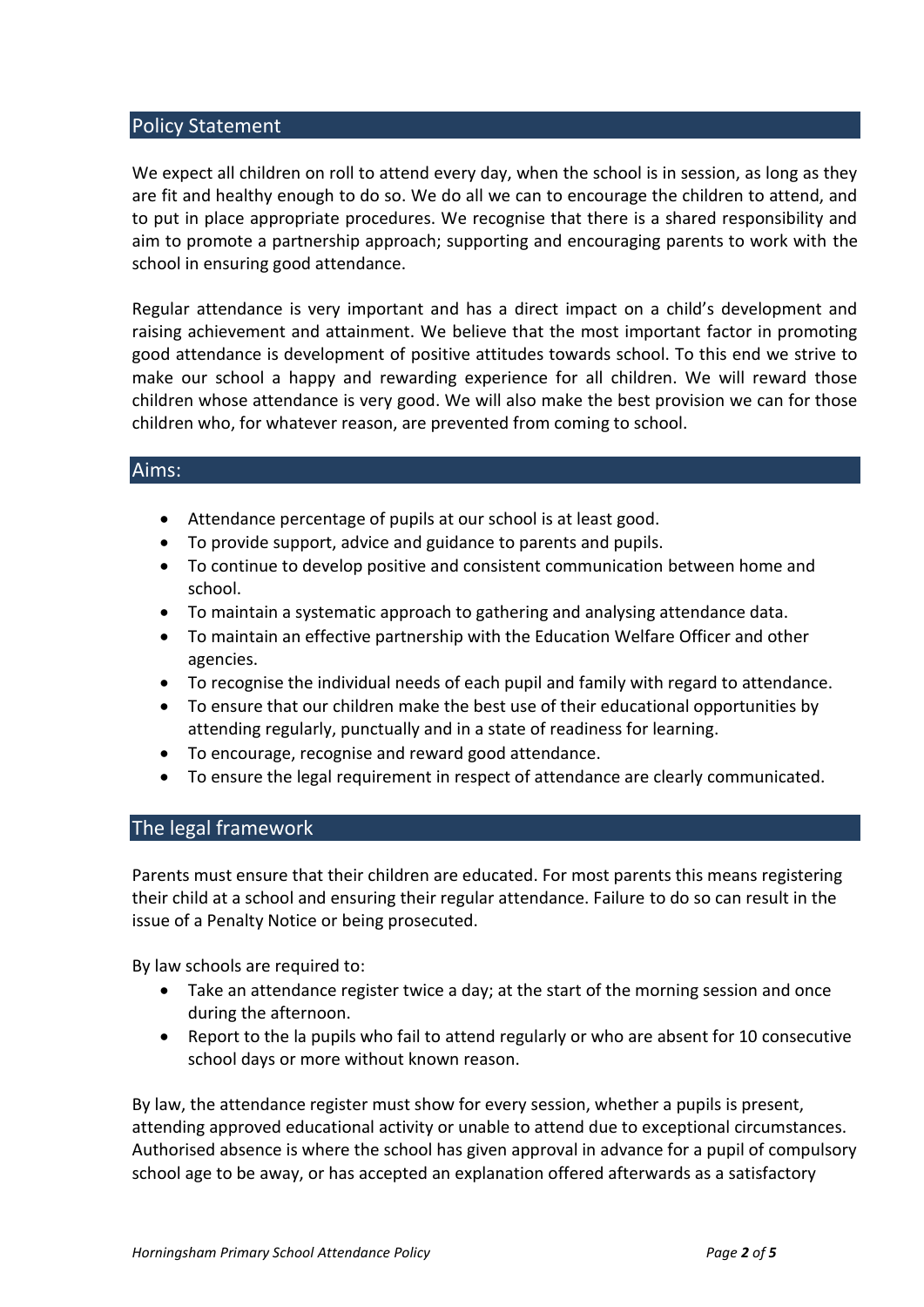justification for the absence. All other absences are unauthorised. Our attendance registers are electronic and integrate with School's Information Management System.

#### Roles and responsibilities

Responsibilities of Staff:

- Improve and maintain good attendance.
- Maintain an attendance profile through assemblies, staff meetings, monitoring registration process, target setting, liaison with EWO (Education Welfare Officer), parent/carer contact, school attendance meetings, attending la attendance meetings or court assembled meetings.
- Ensure accurate registration, follow-up notes and parent/carer contact.
- Ensure first day contact and maintenance of records.
- The headteacher is the designated attendance leader.
- The admin team oversee and monitor daily attendance data.

#### Responsibilities of Parents/ Carers:

Parents have, in partnership with the school, an important role to ensure that good attendance is maintained and have the following responsibilities:

- Ensure their child always arrives in school on time, appropriately dressed and in a 'condition to learn'.
- Work in partnership with the school to help their child gain an appreciation of the importance of attending school regularly.
- Support the school to develop a positive attendance and punctuality culture.
- Work in partnership with the school to take an active interest in their child's education.
- Work in partnership with the school and other agencies to resolve problems relating to non-attendance or which may have a negative impact on their child's attendance.

The pupils also have a responsibility to make sure they follow school procedures made known to them for receiving their registration mark, and in particular if arriving late.

#### **Safeguarding**

The school takes the safety of all children very seriously and if a child does not come in to school we must have a valid reason for their absence. We need to be sure that a child has not left home in the morning and failed to arrive at school. We will contact parents if we have not been informed of a reason for a child's absence.

#### Procedures

#### Punctuality

The school promotes punctuality as a part of being virtuous and having good manners. We actively work to build a strong culture of punctuality being a life skill needed now and in the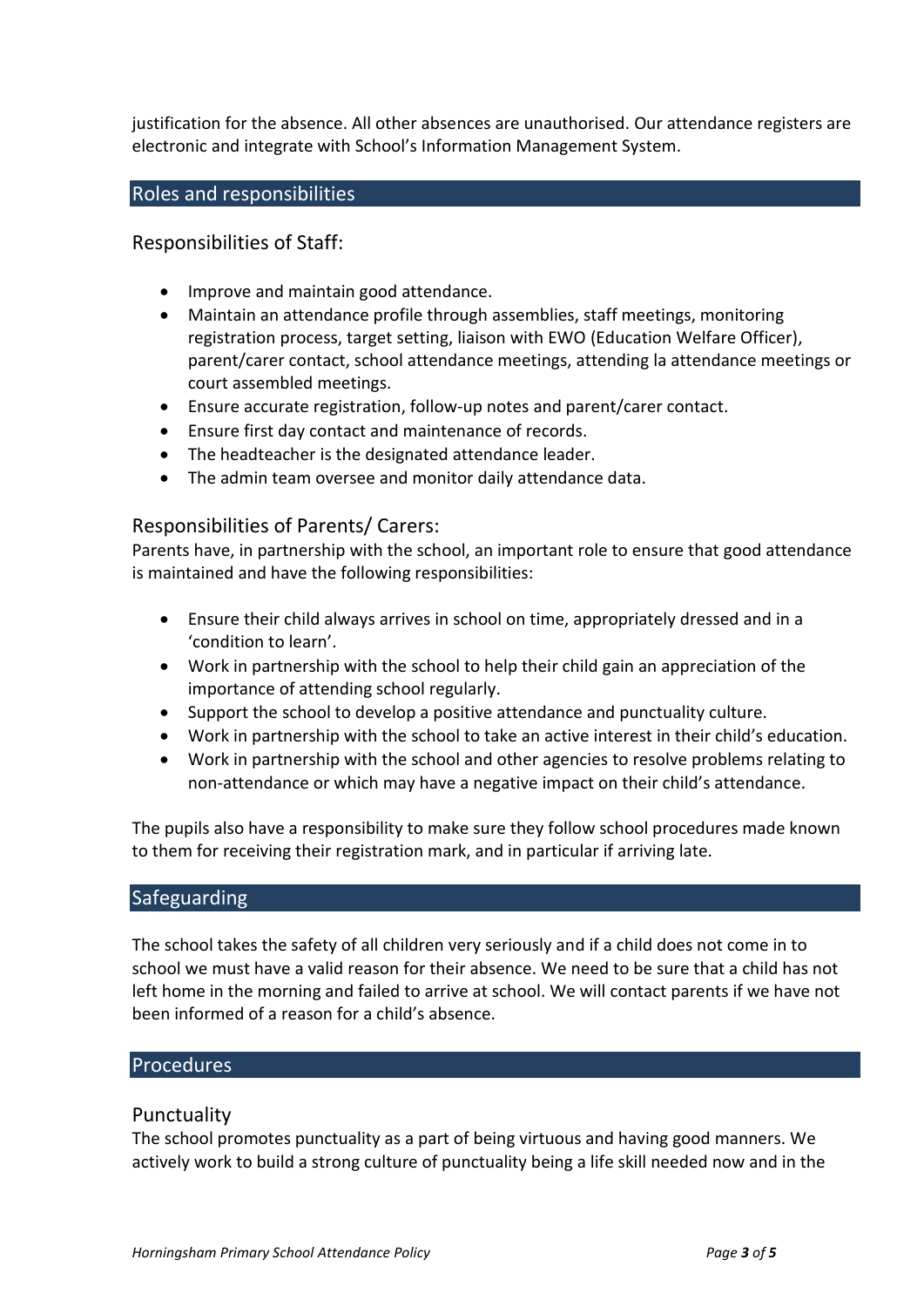future when they are adults. We expect our parents to share this mindset and actively work to ensure that they too instil punctuality in their children through encouragement and by example. This is mirrored in the parental responsibilities section of this policy in terms of ensuring they promote a positive culture and ensure their child arrives on time and ready for learning.

The school therefore actively discourages late arrivals by pupils for these reasons and also as a late arrival may seriously disrupt not only his/her continuity but that of others.

It is the legal responsibility of the parent to ensure that their child attends school regularly and arrives promptly. Irregular attendance or late arrival can have a detrimental effect on a child's learning and confidence. Late arrival means that a child misses the start of the day when the morning's lesson is introduced and explained. Friendships and social groupings can also be affected. Arriving late after the register closes without a valid reason will result in an unauthorised absence being recorded.

The bell goes at 8.50am daily - any child arriving after that time will be marked as 'late' in the register. After 8.50am the child enters school through the main entrance door via the school office and not from the playground to class. Late after 9.15 am will be recorded as an unauthorised absence. Persistent lateness by pupils will be investigated by the head teacher with the parents, to see if there are difficulties at home or genuine unavoidable circumstances which are contributing to lateness.

#### Absence due to ill health

Parents are asked to inform the school it their child is unwell by 9.15 am on the first day of absence (by phone using the absence message box option). If no contact has been made by 9.15 am when the registers close, the school office will phone the parents. If we are unable to contact the parents and have no letter explaining the absence it will be recorded as unauthorised. A letter from the GP may be requested if a pupil has high levels of authorised absence through sickness and parents will be invited to an informal meeting with the headteacher. Parents may be asked for proof of illness if staff have a valid reason to suspect that the illness may not be the reason for the absence.

#### Dental/medical treatment

Parents are expected to make any routine appointments outside of the school working day. Only an emergency appointment or a hospital appointment which cannot be rescheduled will be authorised. Parents must fill in a leave of absence form in advance of known appointments. School will complete and return to the parent. Any scheduled appointment letters are copied and maintained with the request form.

#### Holiday absences

The school does not authorise any holidays during term time.

A request for a leave of absence must only be considered if;

- The parent the child normally lives with applies in advance for the absence; and
- There are **exceptional circumstances** for the absence.